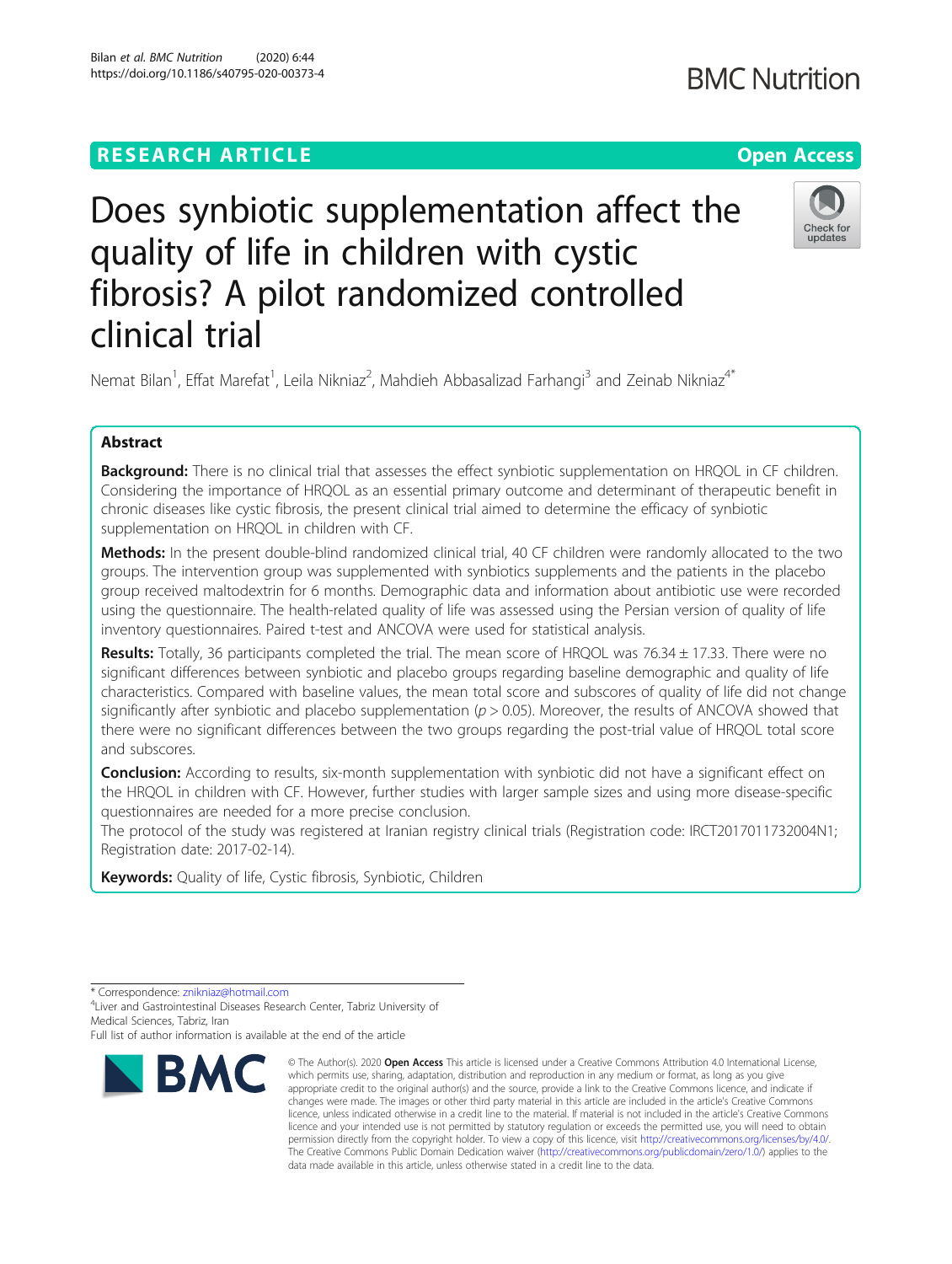# Background

Cystic fibrosis (CF) is a multi-organ and life-limiting disease [[1\]](#page-4-0) that is associated with respiratory infections and gastrointestinal inflammation with a possible association with intestinal dysbiosis [\[2](#page-4-0), [3](#page-4-0)]. According to earlier reports, treatment interventions, special dietary regimen, and also intestinal dysfunction usually resulted in gastrointestinal dysbiosis in CF children that may contribute to different complications [[4\]](#page-4-0). Considering the effect of probiotic bacteria on pathogen bacteria, different studies were conducted to assess the effect of probiotics supplementation in CF patients and some of them reported promising results [\[5](#page-4-0)–[9](#page-4-0)]. However, only limited data is available about the effect of this supplement on healthrelated quality of life (HRQOL) in CF children. The only previous study that examined the effect of one-month supplementation of probiotics  $(2 \times 10^9 \text{ CFU/d})$  on quality of life in CF children showed that there was no significant difference between intervention and placebo groups regarding children report of HRQOL. However, the parents' report indicated significant improvement in the physical and total score of quality of life [[10](#page-4-0)]. Supplementation duration in this study was limited and it seems that a study with longer treatment duration would be of value. On the other hand, previous studies showed that synbiotic supplements (have both prebiotic and probiotic properties) may have a synergistic effect on the intestinal microbiota [[11,](#page-4-0) [12\]](#page-4-0). However, there is no clinical trial that assesses the effect synbiotic supplementation on HRQOL in CF children. In our previous publication on the same sample, we showed that although the mean hospitalization period and number of pulmonary exacerbation were lower in synbiotic group compared with placebo group, we did not reach statistically significant difference. This may be due to the short follow-up period [[13\]](#page-4-0).

Considering the importance of HRQOL as an essential primary outcome and determinant of therapeutic benefit in chronic diseases like cystic fibrosis, the present clinical trial aimed to determine the efficacy of synbiotic supplementation on HRQOL in children with CF.

# Methods

In the present double-blind randomized placebocontrolled clinical trial, the CF patients were selected from Tabriz Children's Hospital affiliated with Tabriz University of medical sciences. The diagnosis of CF was confirmed by a pediatrician according to clinical signs and two sweat chloride test  $(> 60 \text{ mmol/L})$ . The children were included if they aged 5–12 years with Tiffeneau-Pinelli index> 40% and the absence of recent acute exacerbation. The exclusion criteria were: having other related diseases such as liver or endocrine diseases, having ventilator-dependent respiratory failure, or had regular use of probiotics and probiotic fortified food were excluded from the study. Forty children with CF met inclusion/exclusion criteria and entered the study.

Written informed consent was obtained from all children's parents. This study was approved by The Ethics Committee of Tabriz University of Medical Sciences) IR.TBZMED.REC.1395.919). The protocol was registered at Iranian registry clinical trials (IRCT2017011732004N1).

# Experimental design

Forty patients were randomly divided into intervention and placebo groups according to their age and sex. The detailed methods of randomization, blinding and deciding about patients' adherence to study protocol were described in our previous publication  $[13]$  $[13]$  $[13]$ . The sample size was calculated using the G-power software and based on the result of the previous study [[10](#page-4-0)] and considering the changes in PedsQL total score (changes in PedsQL total score in the synbiotic group:  $2.37 \pm 1.17$ , and placebo group:  $1.4 \pm 0.68$ ), 90% power, two-sided 5% significance and 20% drop-out rate. This necessitates the sample size of 20 participants in each group.

The patients in the intervention and placebo groups were instructed to consume two synbiotic or maltodextrin capsules per day for 6 months. The synbiotic supplement was purchased from Zist Takhmir company and its content was reported in our previous publication [\[13\]](#page-4-0).

### Outcome measures

In this clinical trial, different outcomes including anthropometric measurements, hospitalization duration, antibiotic use, clinical outcomes, and quality of life were studied. All outcomes except the quality of life outcomes were reported in our previous study [\[13](#page-4-0)]. In the present study, we reported the effect of synbiotic supplementation on HRQOL in children with CF.

The health-related quality of life was assessed using the Persian version of quality of life inventory questionnaires (PedsOL)  $[14]$  $[14]$ . The validity of the Iranian version of this questionnaire was investigated previously [\[14\]](#page-4-0). The questionnaires had 23 items on a five-point Likert scale ranging from 0 (never a problem) to 4 (almost always a problem). According to the questionnaire instruction [\[15](#page-4-0)], the scores were transformed on a scale from 0 (score 4) to 100 (score 0) and the total score and dimensions scores were calculated by summing of the items over the number of items answered. The questionnaire includes the following dimension scores: physical (8 questions), emotional (5 questions), social (5 questions), and school functioning (5 questions). The final HRQoL total score and dimension scores were computed out of 100. A change of 4.4 in the PedsQL summary score was considered as the minimal clinically important difference (MCID)  $[16]$  $[16]$  $[16]$ . The questionnaire was completed before and 6 months after supplementation.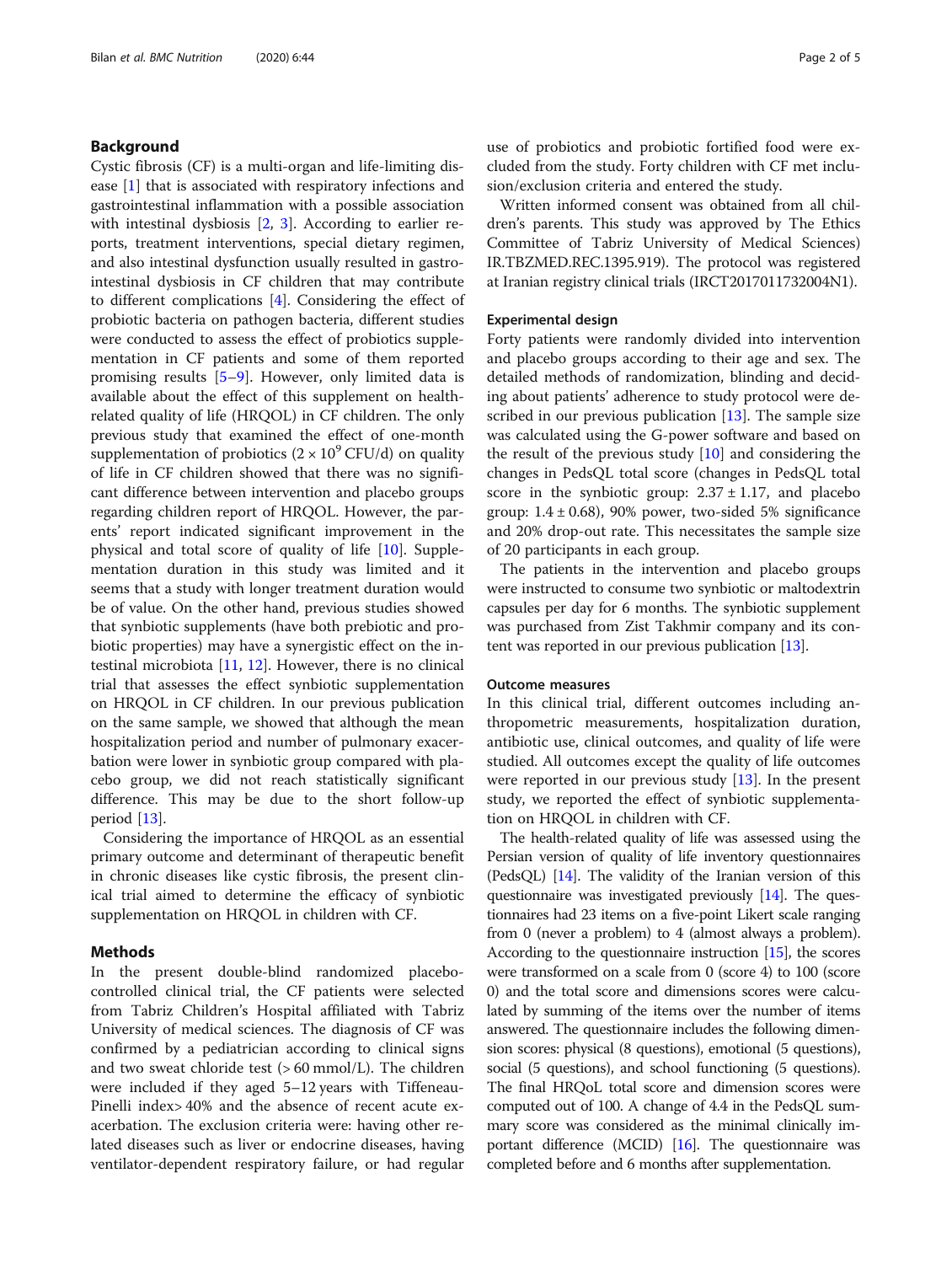# Statistical analysis

All analyses were conducted using SPSS 22.0 and based on intention to treat (ITT) analysis. The Kolmogorov-Smirnov test was used for checking the normality. The within-group comparisons were performed by paired sample t-test. The between-group analysis was done using independent sample t-test and chi-square tests. One way ANCOVA was used to compare the quality of life score after intervention by adjusting to the baseline values. The significance level was considered  $P$ -value ≤0.05.

# Results

Figure 1 shows the patients` recruitment and analysis diagram. According to the figure, thirty-six participants completed the trial. The patient's mean age was  $8.72 \pm$ 3.23 years and 52.5% of them were male. The mean Forced expiratory value in 1 s (FEV<sub>1</sub>) (%) was  $81.75 \pm$ 27.51 and  $80.29 \pm 22.84$  in synbiotic and placebo groups respectively. The mean score of quality of life was  $76.34 \pm 17.33$ . There were no significant differences between synbiotic and placebo groups regarding baseline demographic and quality of life characteristics (Table [1\)](#page-3-0).

Table [2](#page-3-0) presents the mean total score and subscores of quality of life in synbiotic and placebo groups. As can be seen, compared with baseline values, the mean total score and subscores of quality of life did not change significantly after probiotic and placebo supplementation  $(p > 0.05)$ . Moreover, the results of ANCOVA showed that there were no significant differences between the two groups regarding the post-trial value of quality of life total score and subscores. Moreover, the changes were not clinically meaningful.

# **Discussion**

Considering the association of CF with intestinal dysbiosis, in the present study, we studied the effect of synbiotic supplementation on HRQOL in children with CF. HRQOL is an important and essential primary outcome and determinant of therapeutic benefit in chronic diseases such as cystic fibrosis. Previously, different studies have assessed the effect of probiotic supplementation on

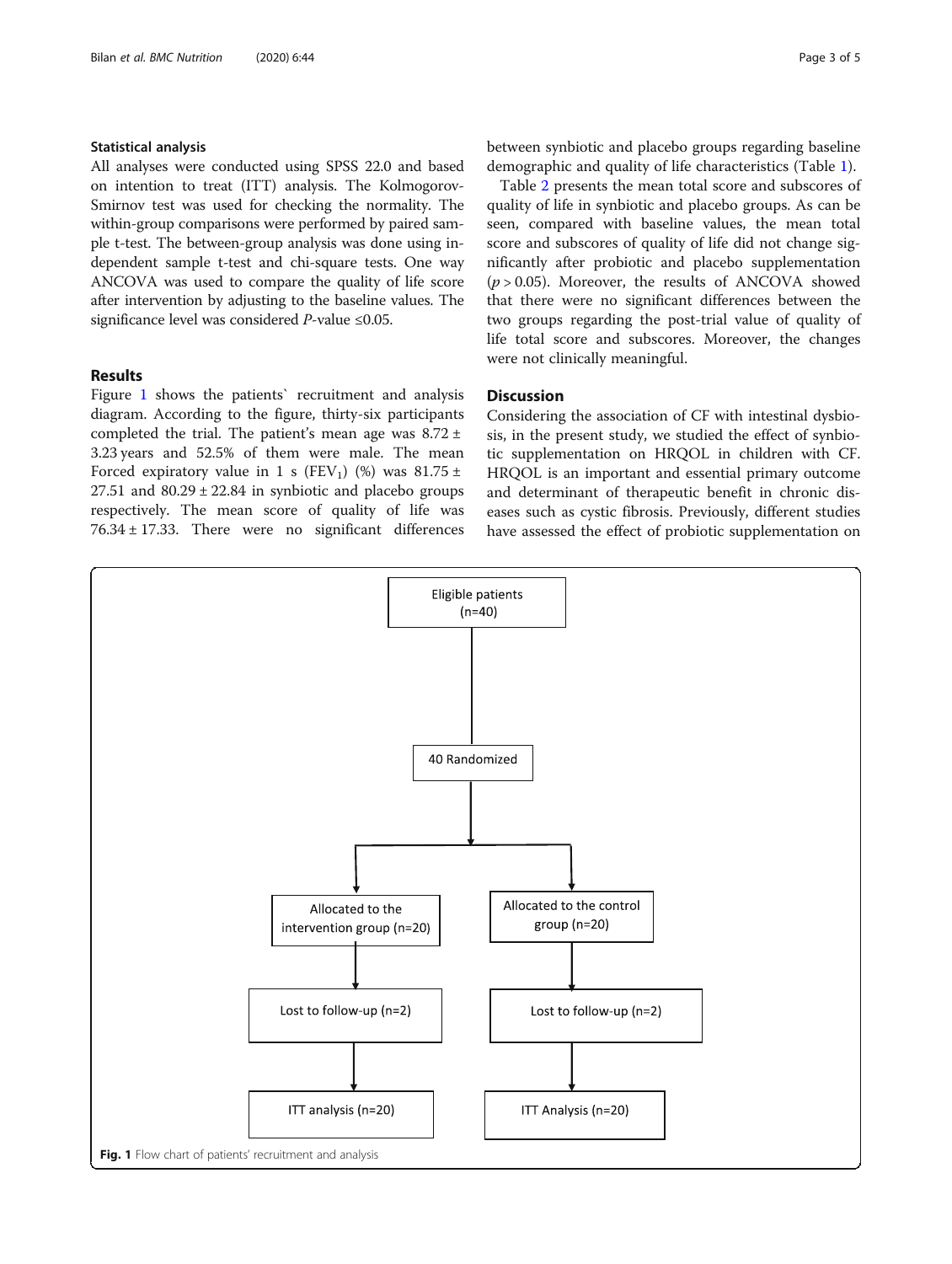<span id="page-3-0"></span>Table 1 Baseline characteristics of participants

| Variables                     | Synbiotic ( $n = 20$ ) | Placebo $(n = 20)$ | $p$ -value* |
|-------------------------------|------------------------|--------------------|-------------|
| Age (years)                   | $8.29 \pm 2.11$        | $9.25 \pm 3.99$    | 0.35        |
| Sex (M/F)                     | 9/11                   | 12/8               | $0.26***$   |
| FEV1 (%)                      | $81.75 + 27.51$        | $80.29 + 22.84$    | 0.68        |
| Quality of life (total score) | $72.76 \pm 17.96$      | $79.92 + 16.42$    | 0.23        |
| <b>Physical score</b>         | $67.64 \pm 22.93$      | $73.71 \pm 19.48$  | 0.41        |
| <b>Emotional score</b>        | $66.47 + 22.62$        | $79.41 \pm 22.63$  | 0.10        |
| Social score                  | $79.41 + 22.21$        | $82.05 + 10.61$    | 0.66        |
| School performance score      | $80.58 + 19.43$        | $88.23 \pm 18.70$  | 0.25        |

M Male, F Female, FEV Forced Expiratory Volume

\*p-value of independent t-test

\*\*p-value of chi-square

other childhood respiratory and gastrointestinal diseases and providing conflicting results. For example, Huang et al. showed that the probiotic supplementation did not significantly affect the QOL in children with asthma [[17\]](#page-4-0). However, Guandalini, et al. showed the promising effect of the probiotic mixture on QOL in children with irritable bowel syndrome [\[18\]](#page-4-0).

Table 2 Comparison of the quality of life score and subscores between two groups

| Variables                    | Synbiotic $(n = 20)$          | Placebo $(n = 20)$ | $p$ -value           |
|------------------------------|-------------------------------|--------------------|----------------------|
|                              | Quality of life (total score) |                    |                      |
| <b>Before</b>                | $72.76 + 17.96$               | $79.92 + 16.42$    | 0.23                 |
| After                        | $73.52 \pm 16.74$             | $79.95 \pm 15.57$  | $0.95*$              |
| <i>p</i> -value <sup>*</sup> | 0.08                          | 0.69               |                      |
| <b>Physical score</b>        |                               |                    |                      |
| <b>Before</b>                | $67.64 \pm 22.93$             | $73.71 \pm 19.48$  | $0.41$ <sup>**</sup> |
| After                        | $69.30 \pm 20.40$             | $74.26 \pm 18.37$  | $0.58*$              |
| <i>p</i> -value <sup>*</sup> | 0.07                          | 0.48               |                      |
| <b>Emotional score</b>       |                               |                    |                      |
| <b>Before</b>                | $66.47 + 22.62$               | $79.41 \pm 22.63$  | $0.10^{*}$           |
| After                        | $66.17 \pm 21.39$             | $79.37 \pm 21.28$  | $0.74^*$             |
| p-value <sup>*</sup>         | 0.57                          | 0.61               |                      |
| Social score                 |                               |                    |                      |
| <b>Before</b>                | $79.41 \pm 22.21$             | $82.05 \pm 10.60$  | 0.66                 |
| After                        | $80.00 \pm 20.76$             | $82.04 \pm 9.69$   | $0.75^{*}$           |
| <i>p</i> -value <sup>*</sup> | 0.33                          | 0.91               |                      |
|                              | School performance score      |                    |                      |
| <b>Before</b>                | $80.58 \pm 19.43$             | $88.23 \pm 18.70$  | $0.25^{\degree}$     |
| After                        | $81.17 \pm 19.08$             | $89.11 \pm 18.64$  | $0.69*$              |
| <i>p</i> -value              | 0.33                          | 0.45               |                      |

\*p-value of paired sample t-test

\*\*p-value of independent sample t-test

¥ p-value of ANCOVA after adjusting for baseline values

In the present study, we showed that compared with placebo, synbiotic supplementation did not have a significant effect on the quality of life in these patients. In addition, considering the MCID of 4.5, the differences were not clinically important. To the best of our knowledge, only limited data is available regarding the effect of probiotic supplementation on quality of life in these patients. In line with the results of the present study, Jaffari et al. also showed no significant difference between intervention and placebo groups regarding children's reports of health-related quality of life. However, the parents' report indicated significant improvement in the physical and total score of quality of life [[10\]](#page-4-0). In the present study, we did not assess the parents' report of child HRQOL. The observed effect of probiotic supplementation on parents' reports of HRQOL in the mentioned study may be attributed to the differences in disease severity. Although Jaffari et al., did not report the FEV1, none of their patients received antibiotics during the intervention period. However, in the present study, 35.3 and 55% of patients in the intervention and placebo groups  $(p = 0.32)$  respectively received antibiotics during the study [\[13\]](#page-4-0); this may be due to a longer duration of supplementation or higher severity of diseases in the present study.

The observed lack of significant effect of synbiotic supplementation on HRQOL in CF children in the present study may be partly due to the lack of its effect on pulmonary exacerbation [\[13](#page-4-0)]. Some studies reported the positive effect of probiotic supplementation on pulmonary and intestinal manifestations. So, we postulated that through this mechanism, synbiotic may improve HRQOL in CF children. However, we showed that this supplement did not reduce pulmonary exacerbation [[13](#page-4-0)] and nor did HRQOL in CF patients.

The results of the present study should be interpreted according to the following limitations. We did not use the CF specific quality of life assessment questionnaire.